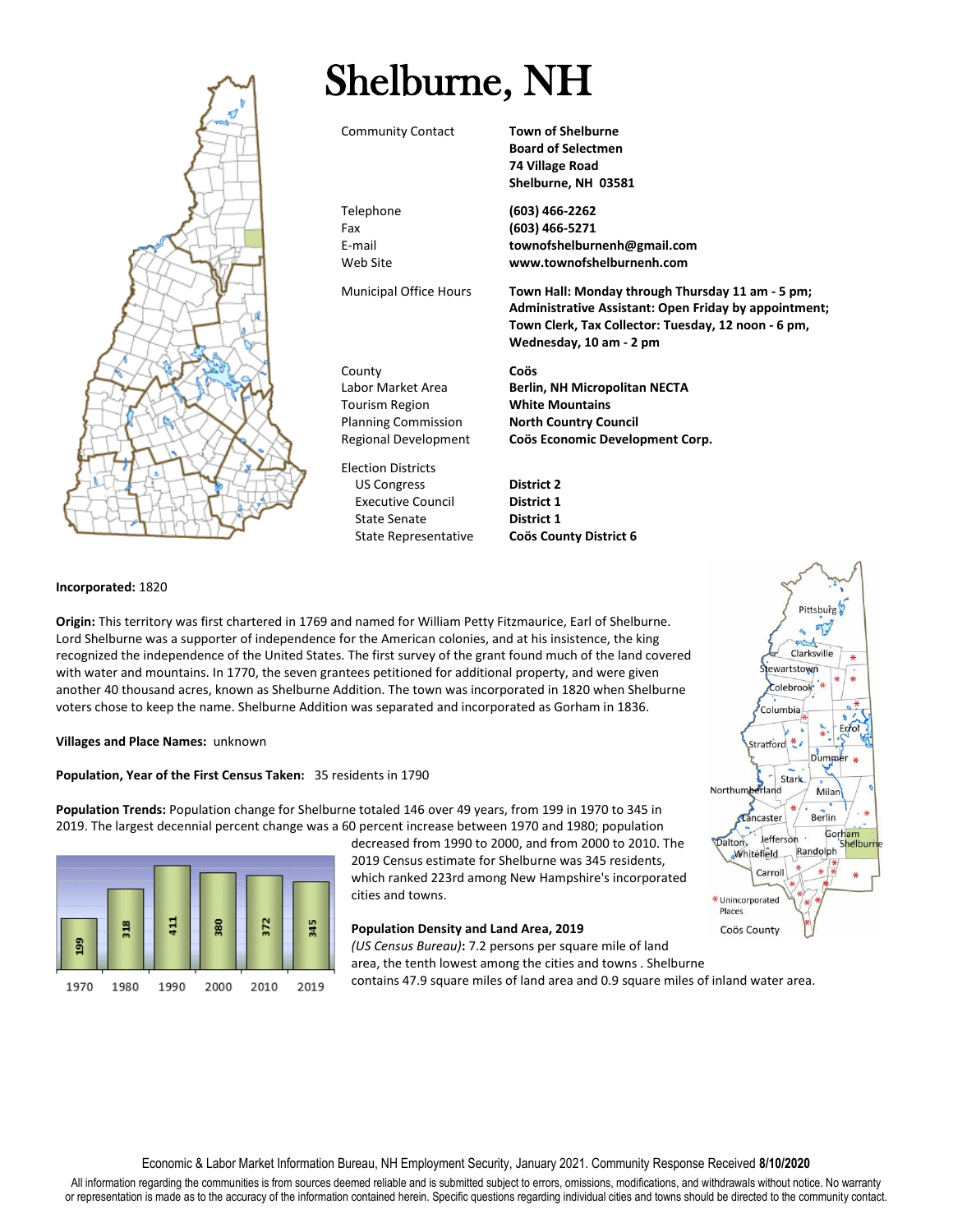| <b>MUNICIPAL SERVICES</b>        |                                                           |                                                 |          |                                |
|----------------------------------|-----------------------------------------------------------|-------------------------------------------------|----------|--------------------------------|
|                                  |                                                           |                                                 |          | <b>Selectmen</b>               |
| Type of Government               |                                                           |                                                 |          |                                |
|                                  | Budget: Municipal Appropriations, 2020                    |                                                 |          | \$702,489                      |
|                                  | Budget: School Appropriations, 2018-2019                  |                                                 |          | \$454,970                      |
| Zoning Ordinance                 |                                                           |                                                 |          | 1964/17                        |
| Master Plan                      |                                                           |                                                 |          | 2016                           |
| Capital Improvement Plan         |                                                           |                                                 |          | Νo                             |
| Industrial Plans Reviewed By     |                                                           |                                                 |          | <b>Planning Board</b>          |
|                                  |                                                           |                                                 |          |                                |
| <b>Boards and Commissions</b>    |                                                           |                                                 |          |                                |
| Elected:                         |                                                           | Selectmen; Budget; Library; Memorial Forest;    |          |                                |
|                                  | <b>Cemetery; Trust Funds</b>                              |                                                 |          |                                |
| Appointed:                       |                                                           | Planning; Zoning; Conservation; Park; Heritage; |          |                                |
|                                  | <b>Land Fill</b>                                          |                                                 |          |                                |
| Public Library                   | <b>Shelburne Public</b>                                   |                                                 |          |                                |
| <b>EMERGENCY SERVICES</b>        |                                                           |                                                 |          |                                |
| <b>Police Department</b>         |                                                           |                                                 |          | <b>State Police</b>            |
| <b>Fire Department</b>           |                                                           |                                                 |          | <b>Volunteer &amp; On-Call</b> |
|                                  |                                                           |                                                 |          |                                |
| <b>Emergency Medical Service</b> |                                                           |                                                 |          | <b>Contract with Gorham</b>    |
|                                  |                                                           |                                                 |          |                                |
| Nearest Hospital(s)              |                                                           |                                                 | Distance | <b>Staffed Beds</b>            |
| Androscoggin Valley, Berlin      |                                                           |                                                 | 14 miles | 25                             |
|                                  |                                                           |                                                 |          |                                |
|                                  |                                                           |                                                 |          |                                |
| <b>UTILITIES</b>                 |                                                           |                                                 |          |                                |
| <b>Electric Supplier</b>         |                                                           |                                                 |          | <b>Eversource Energy</b>       |
| Natural Gas Supplier             |                                                           |                                                 |          | None                           |
| <b>Water Supplier</b>            |                                                           |                                                 |          | <b>Private wells</b>           |
|                                  |                                                           |                                                 |          |                                |
| Sanitation                       |                                                           |                                                 |          | <b>Private septic</b>          |
|                                  |                                                           |                                                 |          | Νo                             |
|                                  | Municipal Wastewater Treatment Plant                      |                                                 |          |                                |
| Solid Waste Disposal             |                                                           |                                                 |          |                                |
| Curbside Trash Pickup            |                                                           |                                                 |          | None                           |
|                                  | Pay-As-You-Throw Program                                  |                                                 |          | Yes                            |
| Recycling Program                |                                                           |                                                 |          | <b>Mandatory</b>               |
|                                  |                                                           |                                                 |          |                                |
| <b>Telephone Company</b>         |                                                           | <b>Consolidated Communications/Time</b>         |          |                                |
|                                  |                                                           |                                                 |          | Warner                         |
| <b>Cellular Telephone Access</b> |                                                           |                                                 |          | Yes                            |
| <b>Cable Television Access</b>   |                                                           |                                                 |          | Limited                        |
|                                  | <b>Public Access Television Station</b>                   |                                                 |          | Νo                             |
| High Speed Internet Service:     |                                                           | <b>Business</b>                                 |          | Limited                        |
|                                  |                                                           | Residential                                     |          | Limited                        |
|                                  |                                                           |                                                 |          |                                |
| <b>PROPERTY TAXES</b>            |                                                           | (NH Dept. of Revenue Administration)            |          |                                |
|                                  |                                                           |                                                 |          |                                |
|                                  | 2019 Total Tax Rate (per \$1000 of value)                 |                                                 |          | \$15.44                        |
| 2019 Equalization Ratio          |                                                           |                                                 |          | 110.0                          |
|                                  | 2019 Full Value Tax Rate (per \$1000 of value)            |                                                 |          | \$16.04                        |
|                                  |                                                           |                                                 |          |                                |
|                                  | 2019 Percent of Local Assessed Valuation by Property Type |                                                 |          |                                |
|                                  | <b>Residential Land and Buildings</b>                     |                                                 |          | 50.2%                          |
|                                  | <b>Commercial Land and Buildings</b>                      |                                                 |          | 14.2%                          |
|                                  | Public Utilities, Current Use, and Other                  |                                                 |          | 35.6%                          |
|                                  |                                                           |                                                 |          |                                |
| <b>HOUSING</b>                   |                                                           |                                                 |          | (ACS 2015-2019)                |
|                                  |                                                           |                                                 |          | 244                            |
| <b>Total Housing Units</b>       |                                                           |                                                 |          |                                |
|                                  |                                                           |                                                 |          |                                |
|                                  | Single-Family Units, Detached or Attached                 |                                                 |          | 224                            |
|                                  | Units in Multiple-Family Structures:                      |                                                 |          |                                |
|                                  | Two to Four Units in Structure                            |                                                 |          | 12                             |
|                                  | Five or More Units in Structure                           |                                                 |          | З                              |
|                                  | Mobile Homes and Other Housing Units                      |                                                 |          | 5                              |

| POPULATION (1-YEAR ESTIMATES/DECENNIAL) |                                                      | (US Census Bureau) |  |
|-----------------------------------------|------------------------------------------------------|--------------------|--|
| <b>Total Population</b>                 | Community                                            | County             |  |
| 2019                                    | 345                                                  | 31,563             |  |
| 2010                                    | 372                                                  | 33,055             |  |
| 2000                                    | 380                                                  | 33,156             |  |
| 1990                                    | 411                                                  | 34,879             |  |
| 1980                                    | 318                                                  | 35,014             |  |
| 1970                                    | 199                                                  | 34,189             |  |
| <b>DEMOGRAPHICS</b>                     | <b>AMERICAN COMMUNITY SURVEY (ACS) 2015-2019</b>     |                    |  |
| Population by Gender                    |                                                      |                    |  |
| Male<br>214                             | Female                                               | 194                |  |
| Population by Age Group                 |                                                      |                    |  |
| Under age 5                             |                                                      | 17                 |  |
| Age 5 to 19                             |                                                      | 43                 |  |
| Age 20 to 34<br>Age 35 to 54            |                                                      | 28                 |  |
|                                         |                                                      | 87<br>103          |  |
| Age 55 to 64                            |                                                      | 130                |  |
| Age 65 and over<br>Median Age           |                                                      | 58.0 years         |  |
|                                         |                                                      |                    |  |
| High school graduate or higher          | Educational Attainment, population 25 years and over | 95.6%              |  |
| Bachelor's degree or higher             |                                                      | 31.2%              |  |
|                                         |                                                      |                    |  |
| <b>INCOME, INFLATION ADJUSTED \$</b>    |                                                      | (ACS 2015-2019)    |  |
| Per capita income                       |                                                      | \$43,805           |  |
| Median family income                    |                                                      | \$82,500           |  |
| Median household income                 |                                                      | \$68,333           |  |
|                                         | Median Earnings, full-time, year-round workers       |                    |  |
| Male                                    |                                                      | \$56,667           |  |
| Female                                  |                                                      | \$38,750           |  |
| Individuals below the poverty level     |                                                      | 3.7%               |  |
| <b>LABOR FORCE</b>                      |                                                      | $(NHES - ELMI)$    |  |
| Annual Average                          | 2009                                                 | 2019               |  |
| Civilian labor force                    | 218                                                  | 180                |  |
| Employed                                | 208                                                  | 176                |  |
| Unemployed                              | 10                                                   | Δ                  |  |
| Unemployment rate                       | 4.6%                                                 | 2.2%               |  |
| <b>EMPLOYMENT &amp; WAGES</b>           |                                                      | $(NHES - ELMI)$    |  |
| Annual Average Covered Employment       | 2009                                                 | 2019               |  |
| <b>Goods Producing Industries</b>       |                                                      |                    |  |
| Average Employment                      | n                                                    | n                  |  |
| Average Weekly Wage                     | n                                                    | n                  |  |
| Service Providing Industries            |                                                      |                    |  |
| Average Employment                      | n                                                    | n                  |  |
| Average Weekly Wage                     | n                                                    | n                  |  |
|                                         |                                                      |                    |  |
| <b>Total Private Industry</b>           |                                                      |                    |  |
| Average Employment                      | 139                                                  | 107                |  |
| Average Weekly Wage                     | \$309                                                | \$445              |  |
| Government (Federal, State, and Local)  |                                                      |                    |  |
| Average Employment                      | 20                                                   | 24                 |  |
|                                         |                                                      |                    |  |
| Average Weekly Wage                     | \$145                                                | \$196              |  |
| Total, Private Industry plus Government |                                                      |                    |  |
| Average Employment                      | 160                                                  | 131                |  |
| Average Weekly Wage                     | \$288                                                | \$ 399             |  |